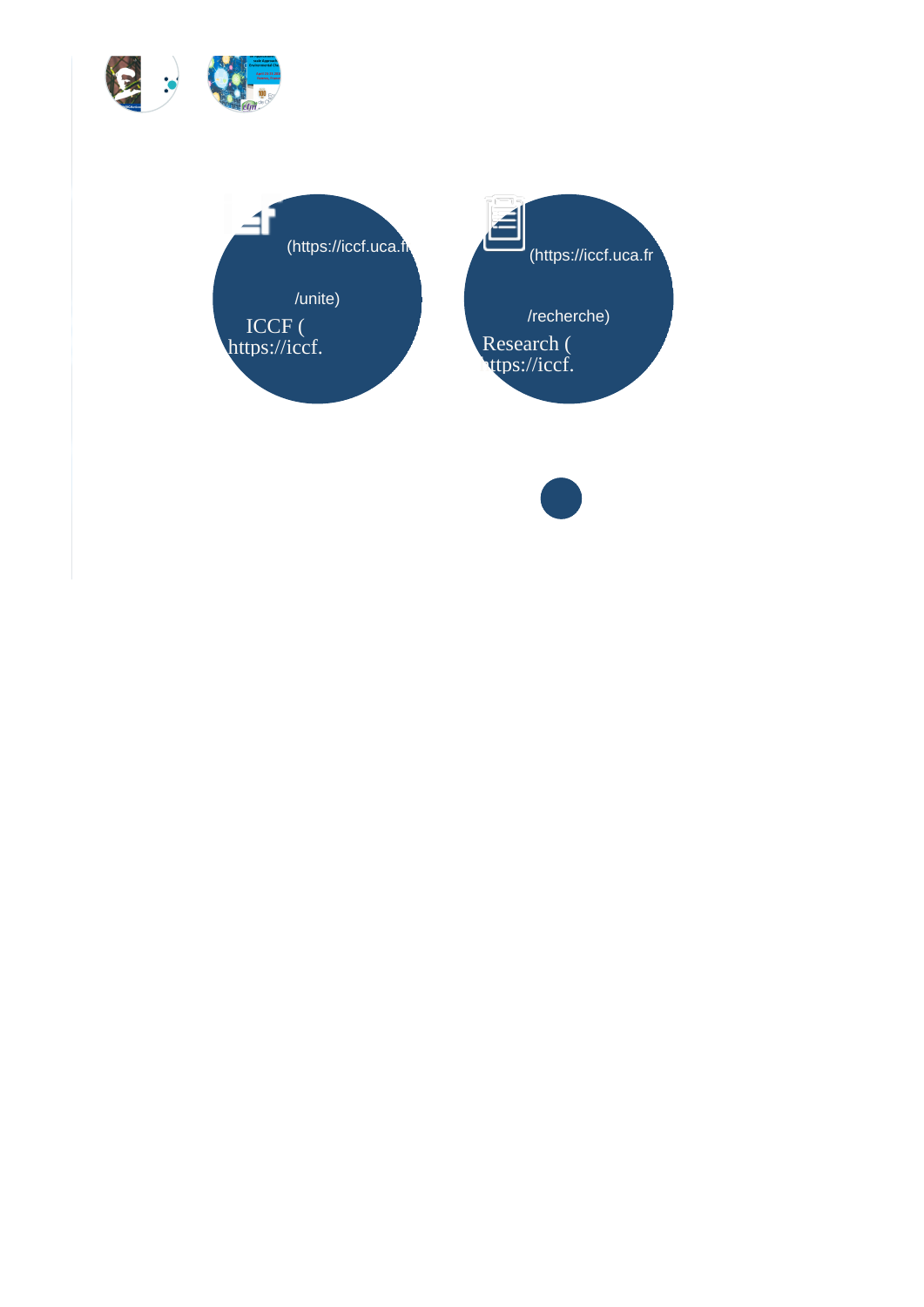# News



CONSULTER TOUTES LES ACTUALITÉS

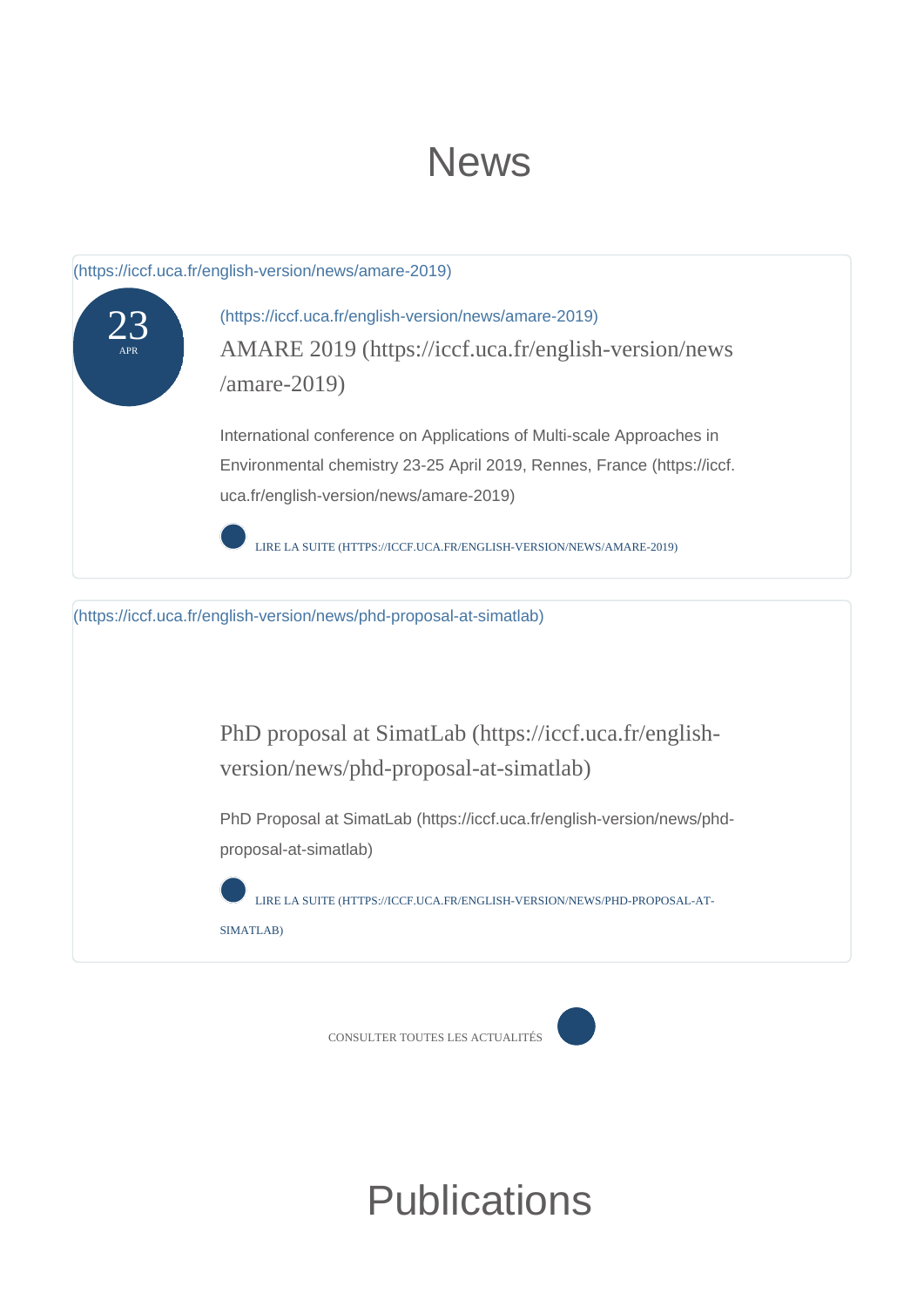### **titre**

[Influence of photooxidation on ionic reversible interactions of ionic poly\(ether urethane\)/silica hybrids\(](https://hal.univ-lille.fr/hal-03593535) [https://hal.univ-lille.fr/hal-03593535\)](https://hal.univ-lille.fr/hal-03593535)

# **auteur**

J.-E. Potaufeux, G. Rapp, Sophie Barrau, G. Liu, C. Zhang, Emmanuel P. Giannelis, Delphine Notta-Cuvier, F. Lauro, J.-M. Raquez, J. Odent, S. Therias

# **article**

Polymer Degradation and Stability, Elsevier, 2022, Polymer Degradation and Stability, 197, pp. 109872. [10.1016/j.polymdegradstab.2022.109872\(https://dx.doi.org/10.1016/j.polymdegradstab.](https://dx.doi.org/10.1016/j.polymdegradstab.2022.109872) [2022.109872\)](https://dx.doi.org/10.1016/j.polymdegradstab.2022.109872)

# **typdoc**

Journal articles

**Accès au bibtex** [\(https://hal.univ-lille.fr/hal-03593535/bibtex\)](https://hal.univ-lille.fr/hal-03593535/bibtex)

#### **titre**

[g-C3N4/TiO2 S-scheme heterojunction photocatalyst with enhanced photocatalytic Carbamazepine](https://hal-normandie-univ.archives-ouvertes.fr/hal-03655633)  [degradation and mineralization\(https://hal-normandie-univ.archives-ouvertes.fr/hal-03655633\)](https://hal-normandie-univ.archives-ouvertes.fr/hal-03655633)

## **auteur**

Abdoulaye Kane, Latifa Chafiq, Sadou Dalhatou, Pierre Bonnet, Maryline Nasr, Nathalie Gaillard, Jean Marie Dangwang Dikdim, Guillaume Monier, Aymen Assadi, H. Zeghioud

## **article**

Journal of Photochemistry and Photobiology A: Chemistry, Elsevier, 2022, 430, pp.113971. [10.1016/j.](https://dx.doi.org/10.1016/j.jphotochem.2022.113971) [jphotochem.2022.113971\(https://dx.doi.org/10.1016/j.jphotochem.2022.113971\)](https://dx.doi.org/10.1016/j.jphotochem.2022.113971)

[\(https://hal-normandie-univ.archives-ouvertes.fr/hal-03655633/bibtex\)](https://hal-normandie-univ.archives-ouvertes.fr/hal-03655633/bibtex)

### **typdoc**

Journal articles

**Accès au texte intégral et bibtex**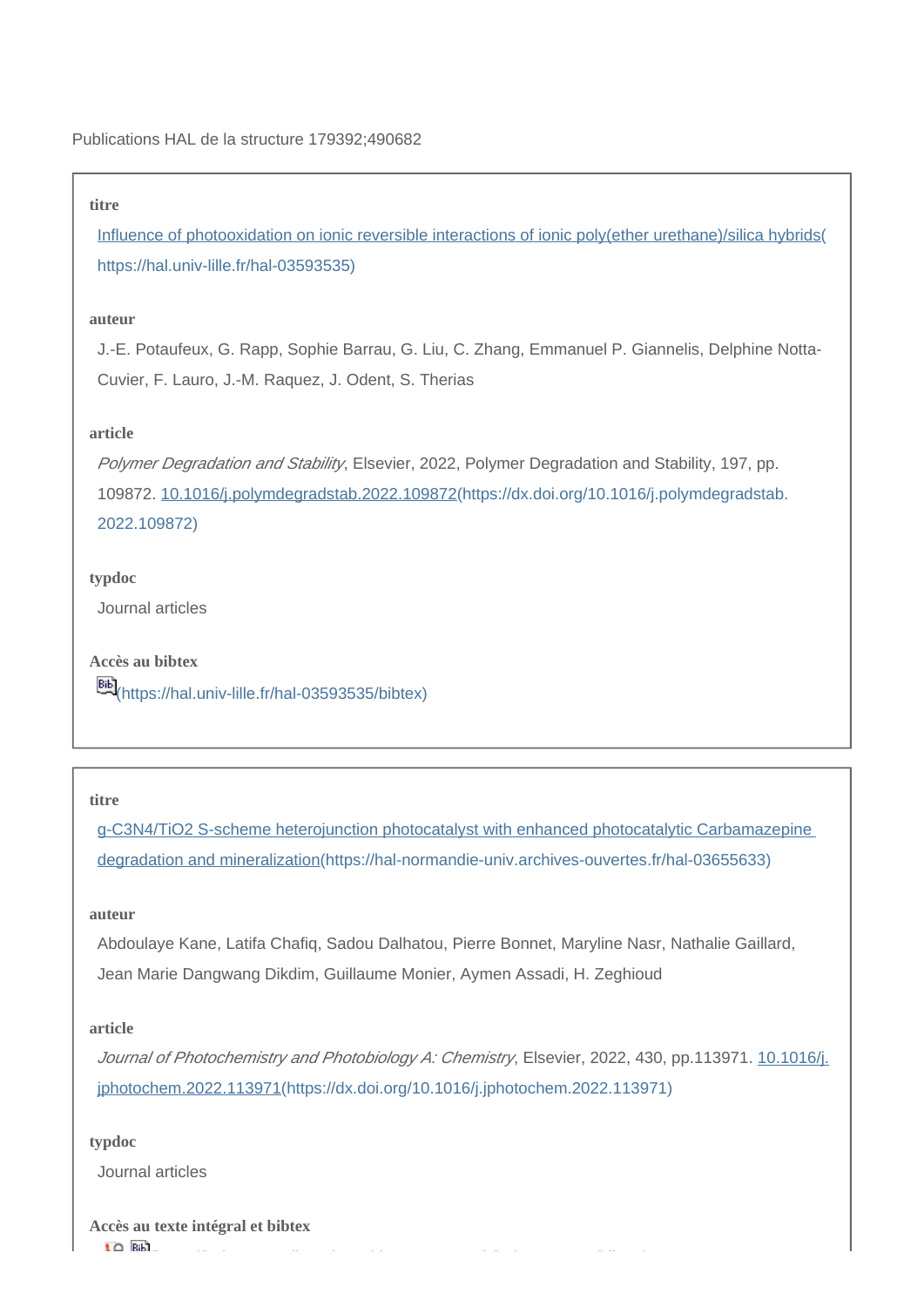#### **titre**

[Effect of Eu3+ and Tb3+ ions concentration on the mechanical, structural, and photoluminescence](https://hal.archives-ouvertes.fr/hal-03403653)  [properties of phosphate glass fibers\(https://hal.archives-ouvertes.fr/hal-03403653\)](https://hal.archives-ouvertes.fr/hal-03403653)

### **auteur**

Rachid Mahiou, Oumaima Jamal Eddine, Damien Boyer, Mehdi El Bouchti, Aicha Boukhriss, Omar Cherkaoui, Hassan Hannache, Said Gmouh

#### **article**

Optical Materials, Elsevier, 2021, 122, pp.111664. [10.1016/j.optmat.2021.111664\(https://dx.doi.org](https://dx.doi.org/10.1016/j.optmat.2021.111664) [/10.1016/j.optmat.2021.111664\)](https://dx.doi.org/10.1016/j.optmat.2021.111664)

#### **typdoc**

Journal articles

# **Accès au texte intégral et bibtex**

[\(https://hal.archives-ouvertes.fr/hal-03403653/file/S-Gmoh-Opmat.pdf\)](https://hal.archives-ouvertes.fr/hal-03403653/file/S-Gmoh-Opmat.pdf) [\(https://hal.archives](https://hal.archives-ouvertes.fr/hal-03403653/bibtex)[ouvertes.fr/hal-03403653/bibtex\)](https://hal.archives-ouvertes.fr/hal-03403653/bibtex)

#### **titre**

[A two-fold increase in migration distance does not have breeding consequences in a long-distance](https://hal.archives-ouvertes.fr/hal-03431765)  [migratory seabird with high flight costs\(https://hal.archives-ouvertes.fr/hal-03431765\)](https://hal.archives-ouvertes.fr/hal-03431765)

### **auteur**

P Dufour, K Wojczulanis-Jakubas, S Lavergne, J Renaud, D Jakubas, S Descamps

#### **article**

Marine Ecology Progress Series, Inter Research, 2021, 676, pp.117-126. [10.3354/meps13535\(](https://dx.doi.org/10.3354/meps13535) [https://dx.doi.org/10.3354/meps13535\)](https://dx.doi.org/10.3354/meps13535)

### **typdoc**

Journal articles

# **Accès au bibtex**

[\(https://hal.archives-ouvertes.fr/hal-03431765/bibtex\)](https://hal.archives-ouvertes.fr/hal-03431765/bibtex)